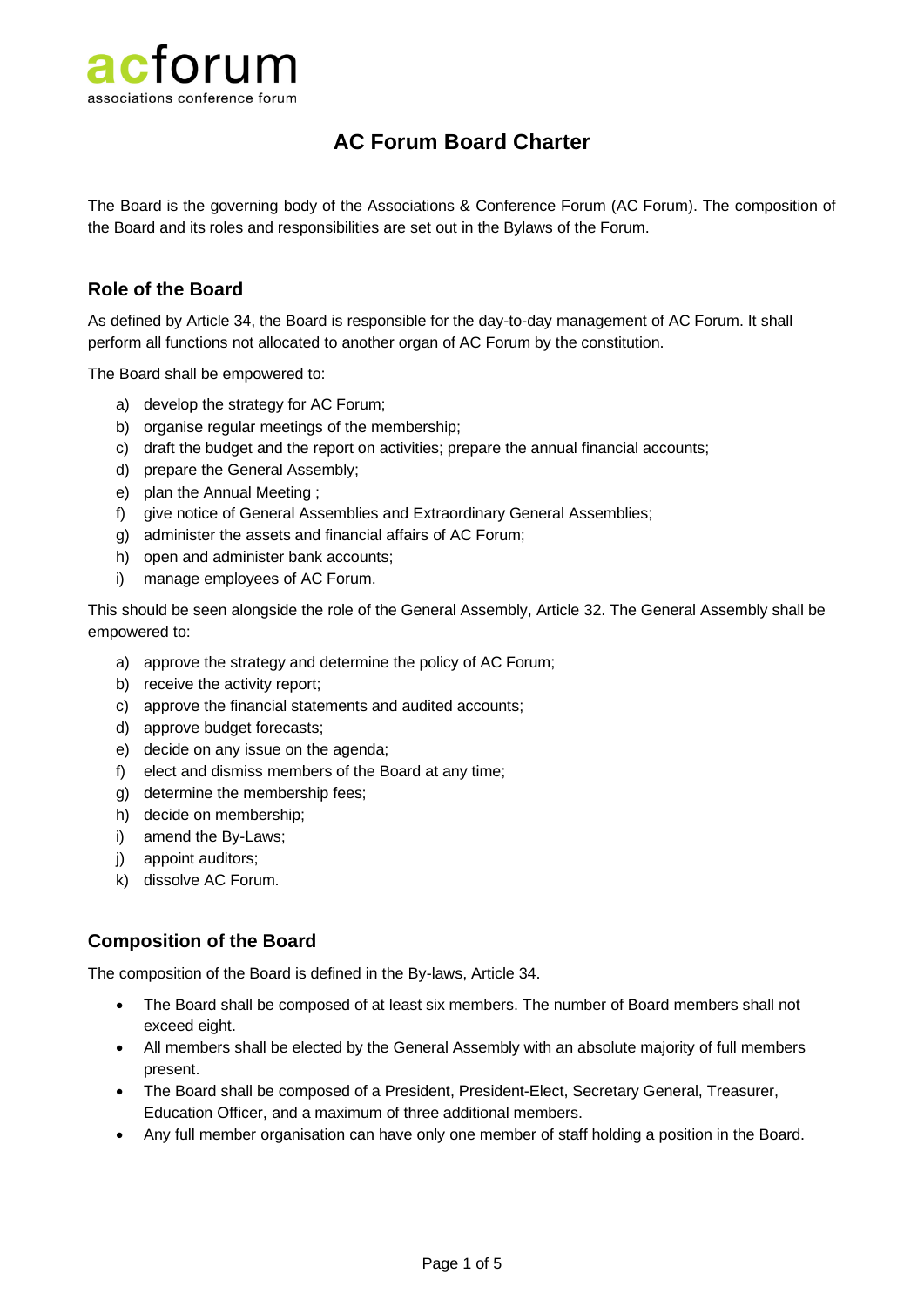# cforum associations conference forum

**Board competencies**

It is recognised that no one individual can provide the complete skill set and experience required to fulfil the responsibilities of the Board. Therefore it is important in making appointments to the Board that a skills audit and the identification of gaps is used to inform future appointments.

Among Board members the following skills and experience are usually required:

- Board and committee experience
- business development/new enterprise/fundraising/income generation
- change management
- congress management
- education service delivery
- financial planning, budgets and auditing
- governance practice
- leadership/team development
- marketing and communications/campaigns
- member engagement
- project management
- strategic planning

# **Calls for members of the Board**

The President and President Elect shall, on behalf of the Board, publish a call for applications for positions on the Board at least 30 days prior to the General Assembly, or when a vacancy arises and it is sensible to appoint part way through a term of office [Article 35]. Board positions are open to permanent senior staff members from a full member organisation. The call for applications shall indicate the number of available positions. Permanent staff from a full member organisation may apply for a position by sending a written application including their name and the position held in the organisation, along with a statement of interest.

# **Elections**

In accordance with the revised By-Laws (2020) the General Assembly shall elect with an absolute majority of full members present the President-Elect and Board members. The Board will determine who holds the positions of Secretary General, Treasurer, and Education Officer [Article 37].

# **Terms of office**

The term of office for members of the Board shall be two years [Article 38]. No individual person shall serve more than 8 consecutive years.

Members shall be appointed as follows:

- a) The President shall serve for a period of two years after preferably having previously served at least two years on the Board in the role as President-Elect. The President must be from a member organisation based in Europe.
- b) In the event of the President being unable to carry out his/her duties, these shall be assumed by another member of the Board.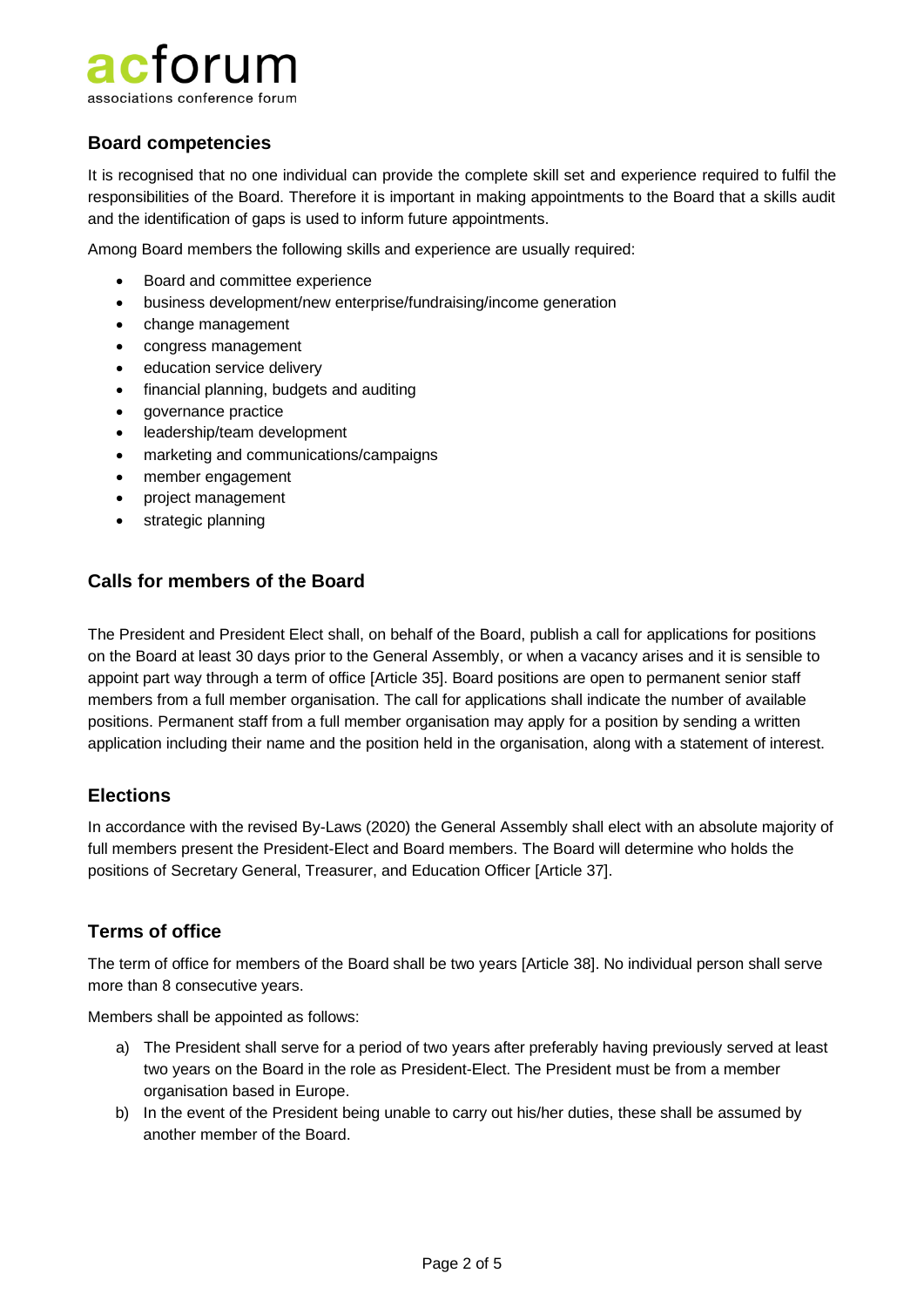

- c) The President-Elect shall be elected for a period of two years, after which he or she will become the President automatically. The President-Elect shall preferably have previously served at least two years on the Board.
- d) Board members are elected for a two year period. The Board determines who takes on the roles of Secretary General, Treasurer and Education Officer.
- e) Members of the Board wishing to serve for a further term of office must reapply and stand for election.
- f) In the case of the resignation of an elected member, the Board shall have the right to:
	- call for nominations for an election if time permits; or
	- leave the position vacant pending the next round of elections prior to a General Assembly.

# **Responsibilities of the Board**

Each member plays a key role in the organisation of the daily business of AC Forum. Collectively members are responsible for:

- developing the strategic plan, implementing identified actions and monitoring performance against the plan
- developing the business plan and associated budget to deliver on the strategic plan
- ensuring the long term financial viability of AC Forum
- providing services that deliver against members' needs
- implementing appropriate financial controls and auditing practices
- planning and delivering the AC Forum General Assembly
- planning and delivering the AC Forum Annual Meeting
- carrying out appropriate risk analysis and risk mitigation strategies to protect AC Forum
- ensuring that resources are employed for member benefit and that AC Forum is fit for purpose
- establishing any sub-committees or working groups as required
- operating in accordance with good governance and decision making practices
- reflecting as a Board on its own performance and undertaking professional development as required
- observing the confidentiality of Board matters and not disclose such information to any person unless required by law to do so
- sharing in the decision making processes of Board decisions and at all times reflecting a united voice

#### **Commitment of Board members**

The current pattern of AC Forum Board meetings involves two face-to-face meetings of 1.5 days, usually in April/May and October, plus 4-6 teleconferences of 1-2 hours per year. In between meetings Board members work as required on specific activities via email and teleconference.

It is hoped that Board member's associations will support their involvement with the release of time. Travel to attend meetings is covered by the AC Forum budget.

Board members are expected to attend at least 75% of Board meetings and devote sufficient time to prepare for meetings to allow for full and appropriate participation in the Board's decision making.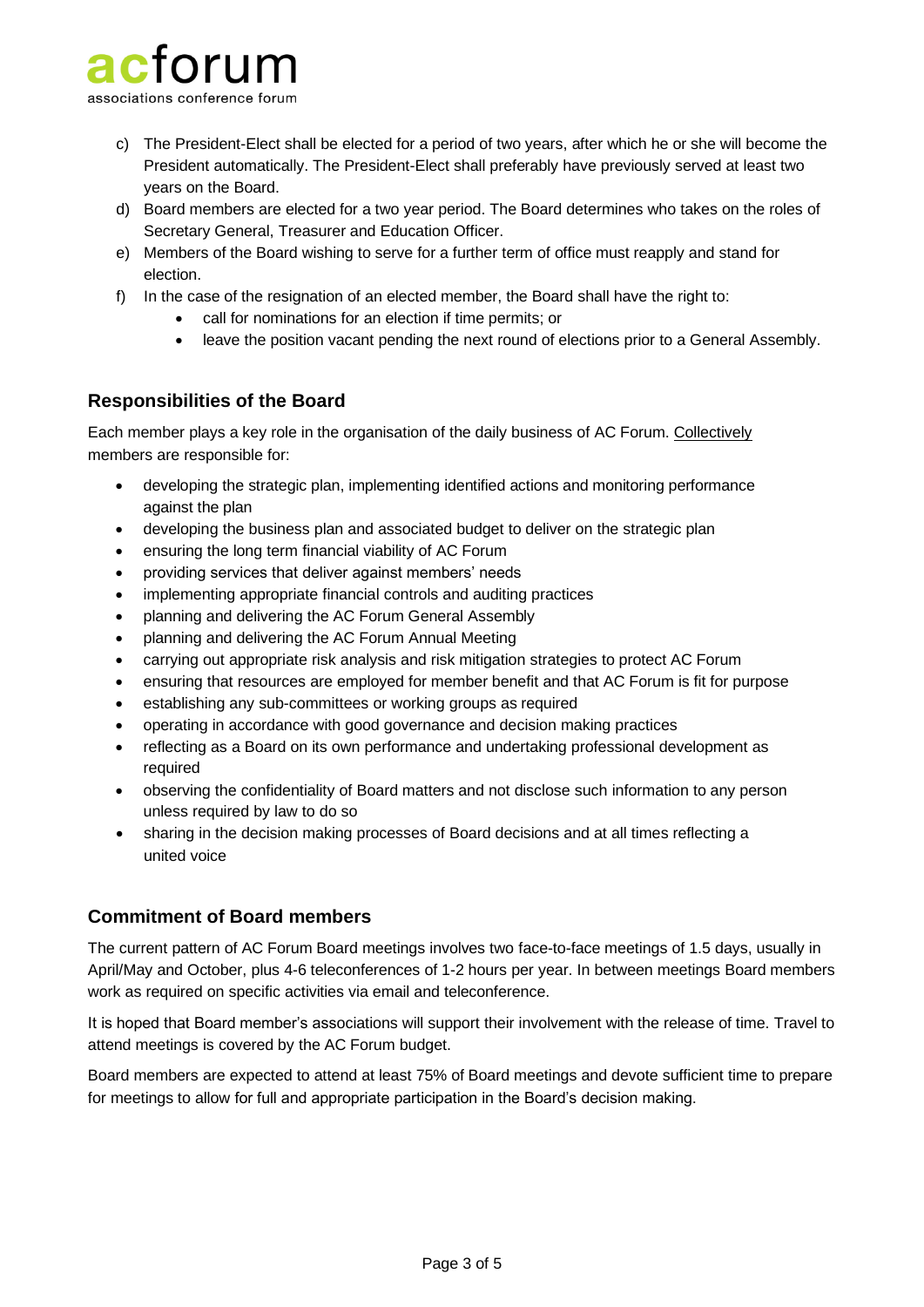

# **Role of the AC Forum President**

The President will serve for a two-year term of office. There are some specific roles for the President defined in the By-laws:

- a) chair the General Assembly [Articles 30]
- b) with the President-Elect call for applications for positions on the Board [Article 35]
- c) chair meetings of the Board [Article 39]
- d) act as the official representative of AC Forum [Article 43] or delegate to others as appropriate
- e) sign written notifications and announcements of AC Forum, and in particular legal instruments, jointly with the Secretary General [Article 44]
- f) sign any financial commitments/payments jointly with the Treasurer on behalf AC Forum

In addition, the President is expected to:

- a) manage a secretariat function and day-to-day operations
- b) ensure the integrity and effectiveness of the Board's governance arrangements and management processes
- c) meet regularly with the President-Elect and other Board members, as required, to support the business and operations of AC Forum
- d) operate with the same decision-making rights as other Board members, however in the event where there is a tie in voting on a motion to the Board, the Chair shall have the casting vote

# **Role of the AC Forum President-Elect**

The President-Elect shall serve for two years, after which he or she will become the President automatically.

The specific role for the President-Elect defined in the Bylaws is that:

a) with the President call for applications for positions on the Board [Article 35]

Further, the President-Elect deputises for the President if he or she is unable to perform his or her role.

In preparation for assuming the role of President, the President-Elect works closely with the President and in particular prepares for the handover of duties.

# **Role of AC Forum Secretary General**

The Secretary General is appointed for a period of two years; the appointment may be renewed once for a further period of two years. There are some specific roles for the Secretary General defined in the Bylaws:

- b) receive notices of termination of membership [Article 13]
- c) notify members of a General Assembly or Extraordinary General Assembly of AC Forum [Article 25]
- d) receive motions for consideration at the General Assembly [Article 27]
- e) receive notice of resignation of a Board member [Article 41]
- f) sign written notifications and announcements of AC Forum, and in particular legal instruments, jointly with the President [Article 44]

# **Role of AC Forum Treasurer**

The Treasurer shall be appointed for a period of two years; the appointment may be renewed once for a further period of two years.

The Treasurer is assigned the primary responsibility of overseeing the management and reporting of the AC Forum finances. This includes: